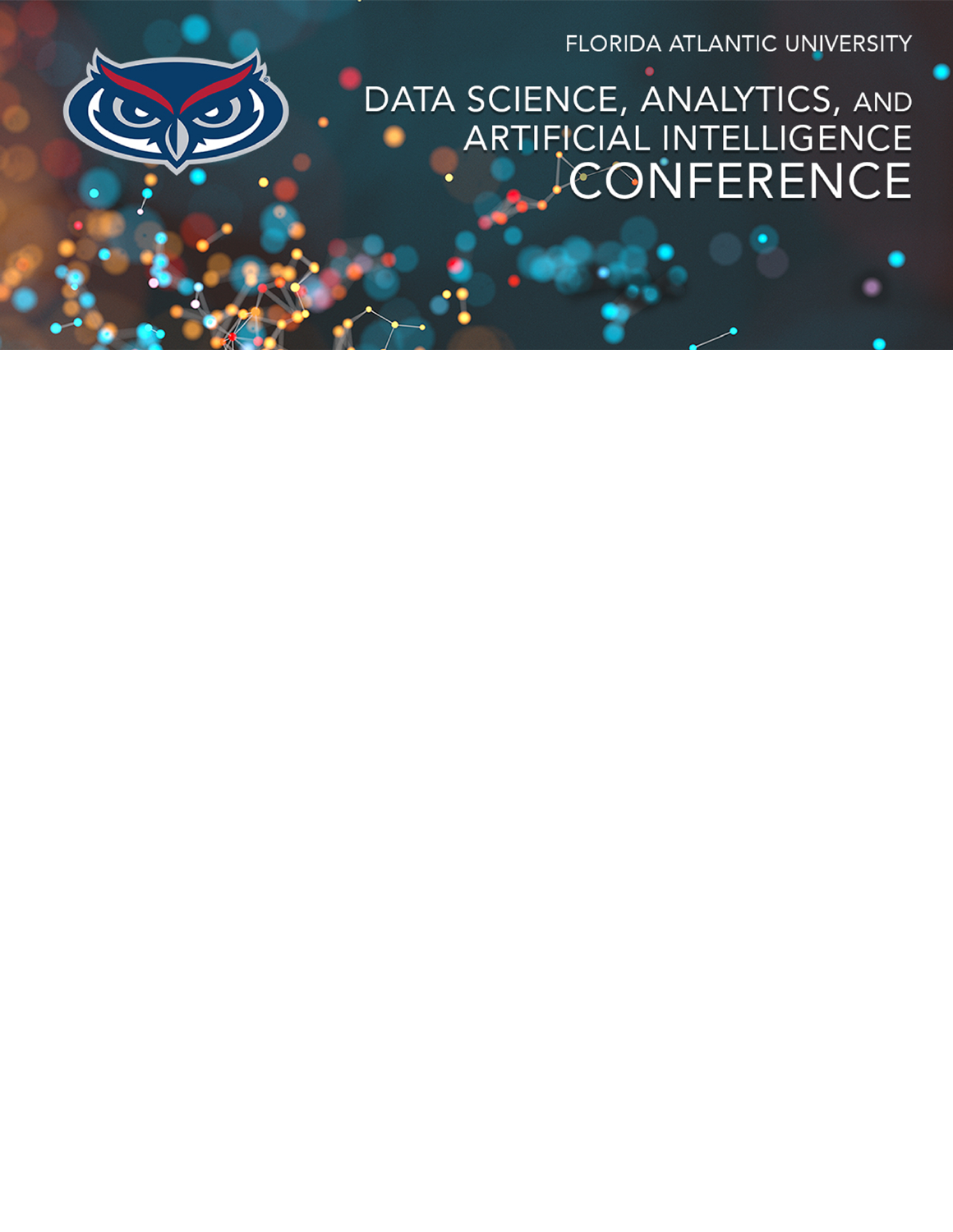## **A Priori and Association Rules for Affinity Analysis of Participation in Student Affairs**

Emari Wiles Lee\*, Yarema Boryshchak, Rebecca Goldstein, Florida Atlantic University

Affinity analysis has established use in the retail and entertainment streaming industries to analyze customer data and infer behaviors/preferences and optimize customer engagement. Data collected on university students which tracks their participation in university programs has the potential for similar use. Through affinity analysis using the A priori algorithm and Association Rules, Student Affairs can analyze student data to infer the behaviors/preferences of the student population. To better leverage this data programs are put into categories indicative of the type of experience they provide (e.g. Required). Programs are categorized by department to allow for cross department interaction analysis and understand which programs elicit further engagement between departments. In conjunction with affinity analysis, a robust model of student engagement is needed to verify and present results with descriptive visualizations. Using Microsoft Power BI, a model has been developed which accurately represents the participation profile of each student individually. Using a per student participation profile allows for the emergent property of inter-program interaction analysis in order to further understand which programs prompt students to engagement more often with other programs. Demographic data collected students is used to identify underserved or overserved populations and optimize efficient resource allocation. This project aims to enhance administration awareness of student behavioral trends and leverage student data to create a more wholesome university engagement experience which promotes improved academic performance and operational efficiency.